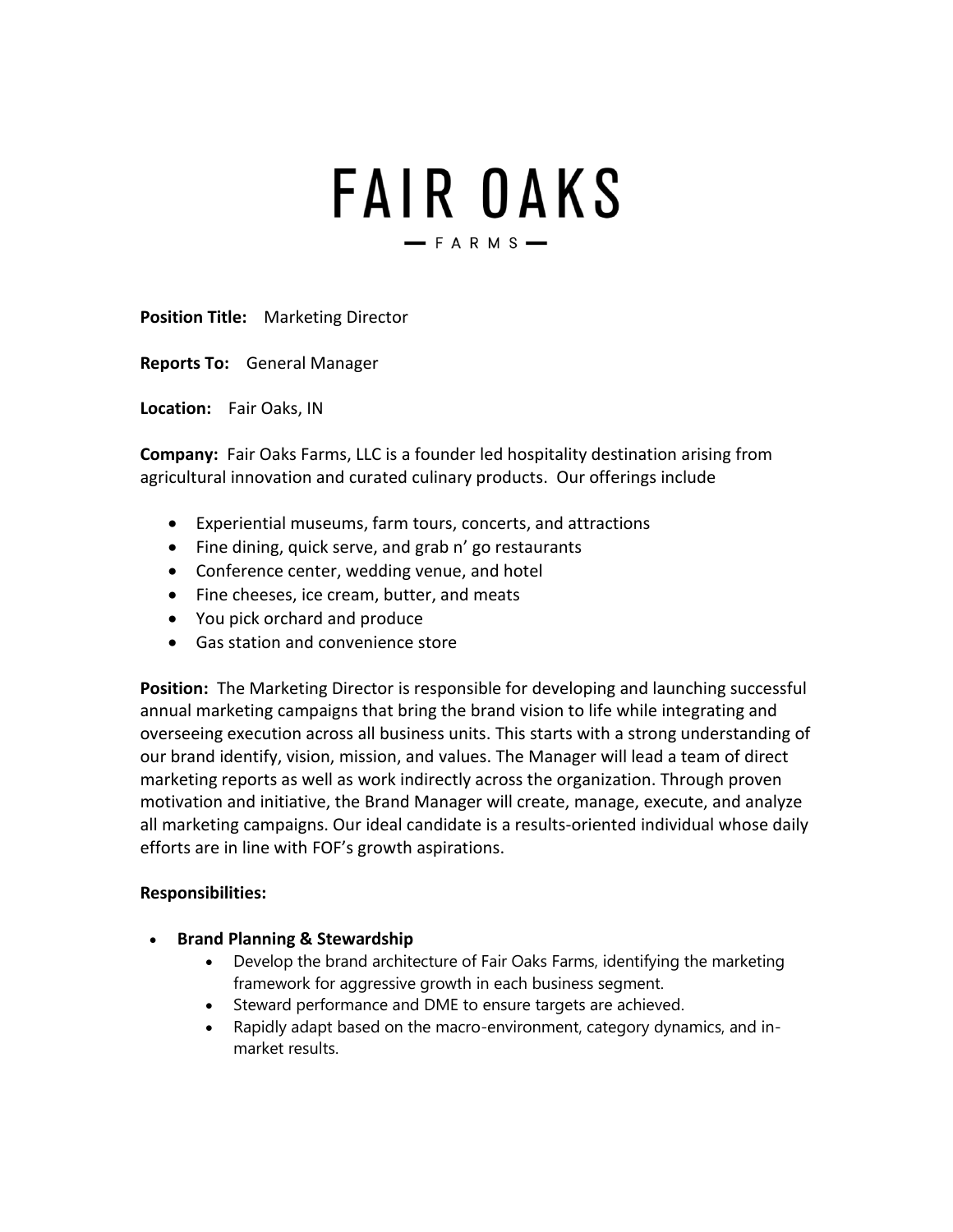# **FAIR OAKS**  $-$  FARMS-

#### • **Creative & Connections Excellence**

- Lead the development of best-in-class creative in terms of impact and persuasion to bring brand architecture to life.
- Develop connections plans that drive consumer engagement, continuously optimizing ROI and effectiveness based on in-market results and marketing mix learnings.
- Oversee design through agencies, freelancers, and in-house personnel.

#### • **Omni-Channel Plan Development**

• Partner with operations, finance, special events, e-commerce, and sales to build offerings and promotions that strengthen customer experiences and brand connection.

## • **Insights Led Decision Making**

- Building analytics and KPIs across all business lines, events, and programs that inform both long term and near-term decision making.
- Assess and interpret KPIs to grow engagement, brand affinity, and sales.

## • **Team Leadership & Development**

- Lead an emerging team of four marketers plus consultants and agency partners.
- Work as a department within our team to enhance unique strengths and capitalize on areas of improvement.
- Live the values of the company and propagate the culture across the team.

#### **Qualifications:**

- *Consumer Marketer with a GM Mindset.* A marketer who leads with data and insights to shape strategy and plans. Highly competent in finance, sales, operations, and leverages this knowledge when making decisions.
- *Collaborative Team Leader.* A team leader who develops the individuals supporting the marketing team while collaborating with sales and operating teams to deliver continuously improving customer experiences that exceed customer expectations in a dynamic and fast-moving environment.
- *Exceptional Communication Skills.* Ability to communicate clearly and creatively in both written and spoken form suitable for each environment. Improve the quality of customer interactions and communications across high-priority target audiences, leveraging key insights and action plans. Adept at leveraging public relations and social media influencers to promote the brand.
- *Results Driven Self Starter.* Delivers results with limited guidance.